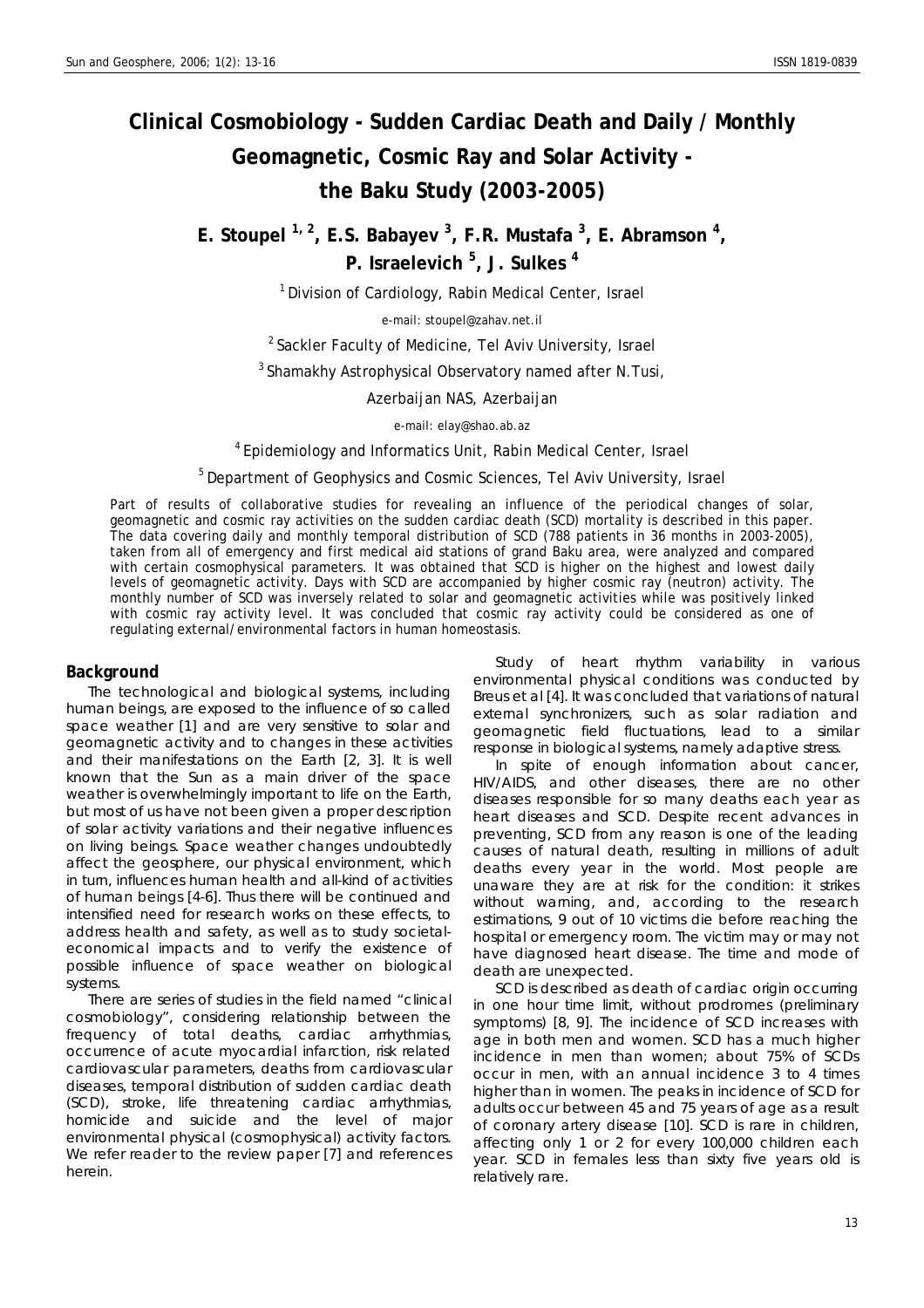There are many factors [8] that can place a person at risk of SCD, including: coronary artery disease (majority of SCD is linked with this disease) resulting in ventricular tachycardia, ventricular fibrillation; asystolia, pulseless electrical activity (electromechanical dissociation). Smoking; heart failure; dilated cardiomyopathy (an abnormally enlarged heart and the cause of SCD in about 10% of patients); the first 6 to 18 months after a heart attack; hypertrophic cardiomyopathy and some other conditions are related to higher risk of SCD [8-11].

SCD is influenced by seasonal and terrestrial weather changes, by variations in temperature, atmospheric pressure and other meteorological parameters.

But, alongside with above-mentioned medicalbiological, meteorological, social and other affecting factors, disturbances and variations in the external/environmental physical activity can play a significant role in SCD mortality as a trigger factor.

Study of correlations between medical-biological and heliogeophysical indices bears a task of multifunctional analysis taking into account other natural and societal factors of the environment which have more intensive impact on biological objects than heliogeophysical factors. But, based on the theory of phase transition induced by the noise, which is applied in biology, we can consider the human being as a biological object, acting as an open non-linear system, being in the state of non-stable dynamic balance. Transition of this bio-system into critical state (illness, death, etc.) can happen even in the case of very weak external influence (signal) having a level of noise. Periodical and/or aperiodical changes of space weather could play a role of one of these external factors [4]. Sporadic and impulsive manifestations of solar activity can be considered as some "failures" of relatively regular rhythms of heliogeophysical factors.

In this study we considered the influence of space weather changes on SCD mortality on the basis of threeyear daily medical data taken from mid-latitude geographical location. Effects of three kinds of cosmophysical activity: solar (SA), geomagnetic (GMA) and cosmic ray (CRA) were considered.

# **Material and methods**

Environmental physical activity is one of the significant regulating forces in biology. The purpose of our collaborative and interdisciplinary study was checking possible links between daily levels of SA, GMA (with levels I0-IV0, for mid-latitudes) and CRA (neutron monitor data, imp/min on the Earth's surface), and incidence of SCD for all and for each gender separately, with agony time limit, without prodromal symptoms. SCD was assumed when a person died within 1 hour after the onset of the symptoms (it is the presently accepted time limit [9, 11]). In this group electrical heart instability is dominant and more expressed at low GMA (see: [13] and relevant references herein).

Daily medical database was created for deaths from all causes registered according to WHO standards in 22 Emergency and First Medical Aid Stations (EFMAS) spread on big urban area (the Absheron Peninsula located at mid-latitudes (40°23' N, 49°51' E), including

Baku capital city of Azerbaijan with more than 3 millions of inhabitants) as well as in the Central Emergency and First Medical Aid Station in Baku. Results of monitoring carried out as joint work in the Baku city railway polyclinic No2 and in the Research Institute for Cardiology under the Ministry of Public Health of the Republic of Azerbaijan were partially involved in these studies. It is evident that database created by the help of above-mentioned sources can not be absolutely ideal and may contain some per cent of discrepancy which in turn is admissible for population-based statistical data. This, in our opinion, does not significantly affect the general picture of the considered problem. Besides, it must be taken into account that according domestic legislative rules almost all of deaths must be registered by EFMAS services which allows considering this data as comparatively reliable.

More than 1,000,000 emergency calls were subjected to the "cleaning" from deaths due to noncardiovascular reasons, cancer, traffic/road and other accidents, suicide, stroke, etc., and remaining data (cardiovascular related deaths) was analyzed. EFMAS services register all cases of sudden deaths accurately, including the unwitnessed ones. It is very difficult and sometimes impossible work. Even classifications based on clinical circumstances can be misleading and often impossible, because 40% of sudden deaths can be unwitnessed [10]. We relied on the final diagnosis established by EFMAS services using relevant medical and other methods.

Time span covered by the data was chosen from January 2003 to December 2005 (continuous data).

SCD data was separated from the initial data on cardiovascular related deaths in accordance to the International Classification of Diseases and Related Health Problems, 10-th revision (ICD-10, 2006), Code I46.1 (http://www3.who.int/icd/currentversion/fr-icd.htm).

Deaths due to diagnosed acute myocardial infarction (AMI) are not considered in this paper.



Medical data on SCD (Fig. 1) (length of data series: T = 3 years; sampling interval:  $d = 1$  day; months: m = 36 months; number of SCD:  $N = 788$ ; limited ages of victims involved in this study: 25-80 years old; male: 666 and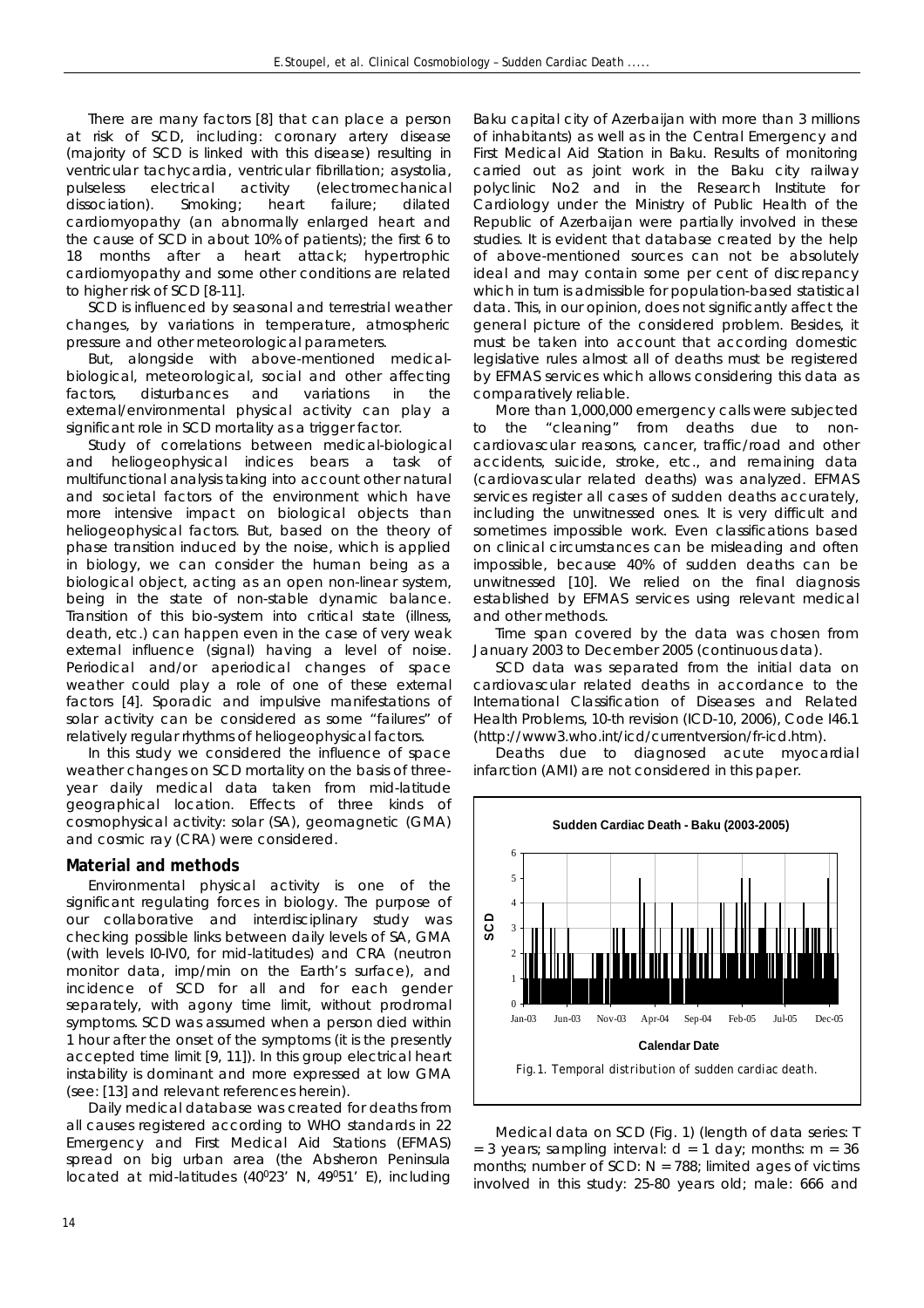female: 122) was created and analyzed together with cosmophysical data for the considered time period.

SCD is responsible for almost half of the mortality from cardiovascular disease in most developed countries. In less-developed countries (as in our case), sudden cardiac death rates parallel the rates of ischemic heart disease as a whole and therefore are lower [10]. Number of population-based studies has shown some decline in the incidence of SCD caused by coronary heart disease since the early 1980s. Thus the number 788 for SCD considered in our study looks realistic.

As we considered the period of relative economical and social stability in Azerbaijan (2003-2005), possible negative factors as a result of the occurrence of major socioeconomic changes in a newly independent country, in our opinion, did not influence so deeply the principal results of this study Despite these changes, however, the solar and geomagnetic activity parameters were in effect all the time, and studies conducted in other parts of the Earth have revealed the existence of similar effects even in developed countries [4-6, 12, 15, 16].

Created medical data contains information about the gender and age of SCD-victims, exact time of agony/death, special remarks on death (death before or during professional medical aid), etc., which allows to conduct more detailed analysis on the considered problem. Results of these studies will be subject of another study.

The following space weather (cosmophysical) parameters were used in our studies for the same time period:

- for SA: sunspot number (SNN) and solar radio flux at 10.7 cm wavelength (F10.7);
- for GMA: Ap, Cp, and Am geomagnetic indices;
- for CRA: the neutron monitoring data on the Earth's surface.

Data for SA and GMA were obtained from the US NOAA National Geophysical Data Center (www.ngdc.noaa.gov/) and NOAA Space Environment Center, Boulder, Colorado (www.sec.noaa.gov). CRA data was from the Moscow Cosmic Ray Station (Neutron Monitor), IZMIRAN, Russian Academy of Sciences (http://helios.izmiran.rssi.ru/cosray/ main.htm), as well as the Oulu University, Finland (http://cosmicrays.oulu.fi/).

Geomagnetic activity levels and their gradation are defined in the Table 1.

## **TABLE 1**

**Geomagnetic Activity Gradation** 

| Category             | "Ap" index       | Typical "Kp"      | Amplitude   |
|----------------------|------------------|-------------------|-------------|
|                      | range            | values            | (nanotesla) |
| Ouiet $(I^0)$        | $0 <$ Ap $<$ 8   | Usually No. $>$ 3 | $0 - 20$    |
| Unsettled $(II^0)$   | $8 <$ Ap $< 16$  | Usually $No. > 3$ | $21 - 40$   |
| Active $(III^0)$     | $16 <$ Ap $<$ 30 | Few indic. of 4   | $41 - 70$   |
| Minor storm $(IV^0)$ | 30 < Ap < 50     | Mostly 4 and 5    | 71-120      |
| Major storm (IV)     | 50 < Ap < 100    | Some indices 6    | 121-200     |
| Severe storm (IV)    | $100 <$ Ap       | Some indices 6    | $201 - 550$ |

# **Results and conclusions**

Solar, geomagnetic and cosmic ray activities and their changes, as drivers of the space weather, have an influence on human health [4-7, 12-18]. Conducted in this paper research was aimed to study the nature of these influences on human homeostasis, namely, on SCD mortality in mid-latitudes.

Parametrical methods of statistical correlation analysis (i.e., Pearson method) and Student's t-test were used in our studies. Table 2 presents the results of the SCD study for all three cosmophysical parameters: SA, GMA and CRA indices. Average daily neutron activity for the considered years 2003-2005 and for days with SCD within same years are provided in the Table 3. Table 4 includes comparative data for both genders (female and male) on a daily GMA basis.

## **TABLE 2**

## **Monthly (N=36) Sudden Cardiac Deaths' (SCD, N= 788) Links with Cosmophysical Activity Indices, Baku, Azerbaijan, 2003 – 2005**

| Parameter                                           | Pearson correlation<br>coefficient (r) | Probability<br>(p) |  |
|-----------------------------------------------------|----------------------------------------|--------------------|--|
| Year                                                | 0.67                                   | < 0.0001           |  |
| Months 1-12                                         | 0.135                                  | N.S.               |  |
| Sunspot Number (SSN)                                | $-0.76$                                | < 0.0001           |  |
| Smoothed SSN                                        | $-0.625$                               | < 0.0001           |  |
| Solar Radio Flux (10.7cm)                           | $-0.7$                                 | < 0.0001           |  |
| Adjusted Solar Radio Flux                           | $-0.75$                                | < 0.0001           |  |
| <b>GMA index Ap</b>                                 | $-0.43$                                | 0.008              |  |
| <b>GMA index Cp</b>                                 | $-0.47$                                | 0.0084             |  |
| GMA index Am                                        | $-0.44$                                | 0.007              |  |
| Cosmic Ray - Neutron<br>Activity ( <i>imp/min</i> ) | 0.511                                  | 0.0014             |  |

## **TABLE 3**

**Average Daily Neutron Activity in Years 2003-2005 Compared with Data on Days with Sudden Cardiac Deaths (SCD, N = 788 in 523 days), Baku, Azerbaijan, 2003-2005** 

| Average daily neutron<br>activity (imp/min)<br>2003 - 2005, 1096 days | Average daily neutron<br>activity ( <i>imp/min</i> )<br>on days of SCD, 523 days | Probability<br>of difference |  |
|-----------------------------------------------------------------------|----------------------------------------------------------------------------------|------------------------------|--|
| $8475.35 \pm 339.7$                                                   | $8538.08 \pm 322.5$                                                              | $p=0.0003$                   |  |

In total 788 SCD occurred (84.5% male). Daily I0 - IV0 GMA - SCD distribution was 0.78, 0.66, 0.64 and 0.92; women were less affected by high GMA than men.

The daily CRA (Neutron) was  $8475.35 \pm 339.7$  for the whole 3-year period,  $8538.08 \pm 322.5$  in 523 days (Moscow data) with SCD ( $p = 0.0003$ ). The daily number of SCD was 1-5. At days with 4-5 SCDs (n=16) the CRA was 8657.5  $\pm$  189 (compared with all 1096 days, p = 0.00018, with 523 days with SCD  $(1-5) - p = 0.016$ .